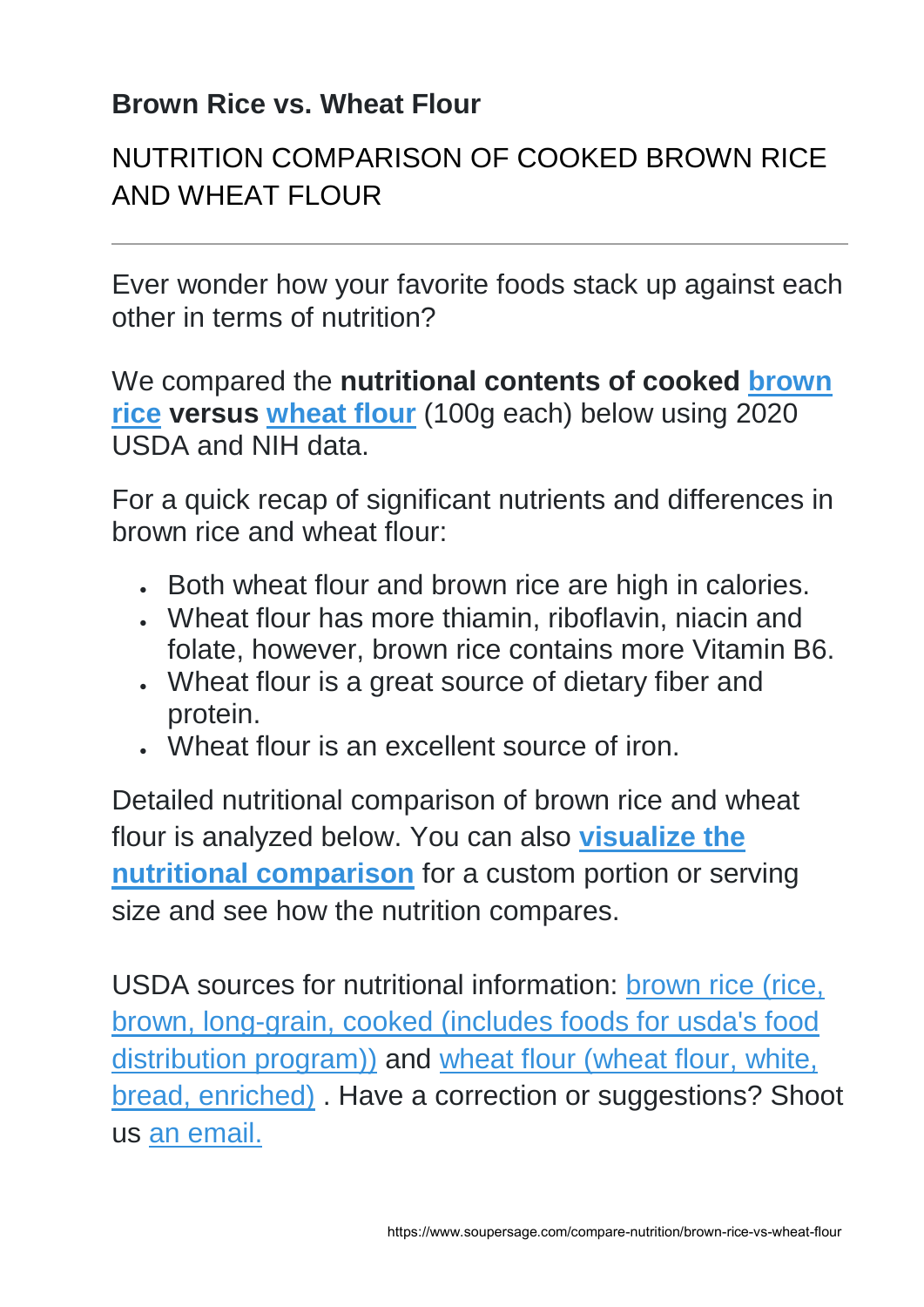

Brown Rice Wheat Flour

Here's an infographic summarizing the nutritional differences between brown rice and wheat flour. marks particularly rich nutrients.

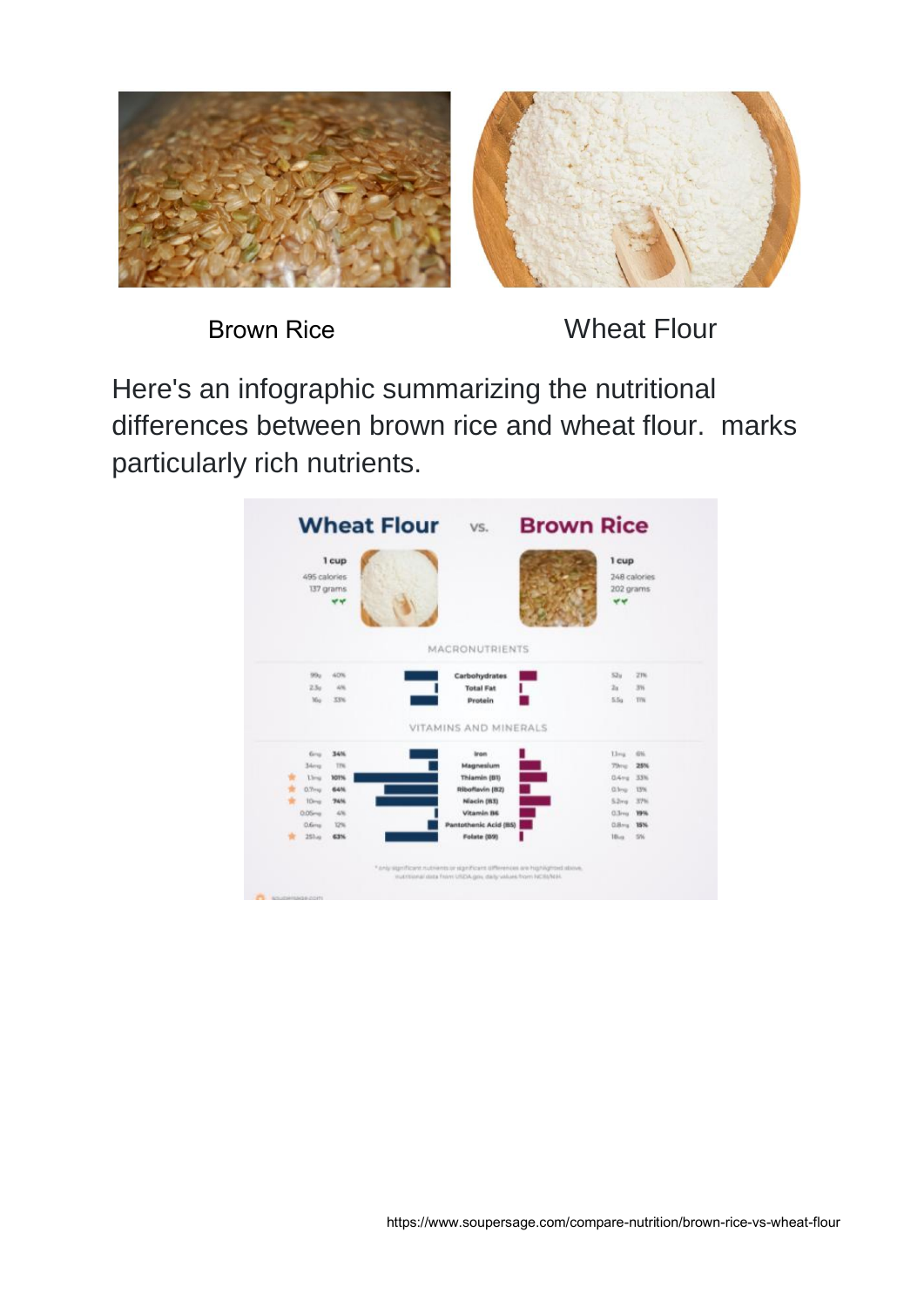# **CALORIES AND CARBS**

### **Calories**

**Both wheat flour and brown rice are high in calories**. Wheat flour has 193% more calories than brown rice - wheat flour has 361 calories per 100 grams and brown rice has 123 calories.

For macronutrient ratios, brown rice is lighter in protein and similar to wheat flour for carbs and fat. **Brown rice has a macronutrient ratio of 9:84:7 and for wheat flour, 14:82:4** for protein, carbohydrates and fat from calories.

|               | <b>Brown Rice</b> | <b>Wheat Flour</b> |
|---------------|-------------------|--------------------|
| Protein       | 9%                | 14%                |
| Carbohydrates | 84%               | 82%                |
| Fat           | 7%                | 4%                 |
| Alcohol       | ~                 |                    |

Macro Ratios from Calories:

## **Carbohydrates**

Wheat flour is high in carbohydrates and brown rice has 65% less carbohydrates than wheat flour - wheat flour has 72.5g of total carbs per 100 grams and brown rice has 25.6g of carbohydrates.

## **Dietary Fiber**

**Wheat flour is a great source of dietary fiber** and it has 50% more dietary fiber than brown rice - wheat flour has 2.4g of dietary fiber per 100 grams and brown rice has 1.6g of dietary fiber.

### **Sugar**

Wheat flour and brown rice contain similar amounts of sugar wheat flour has 0.31g of sugar per 100 grams and brown rice has 0.24g of sugar.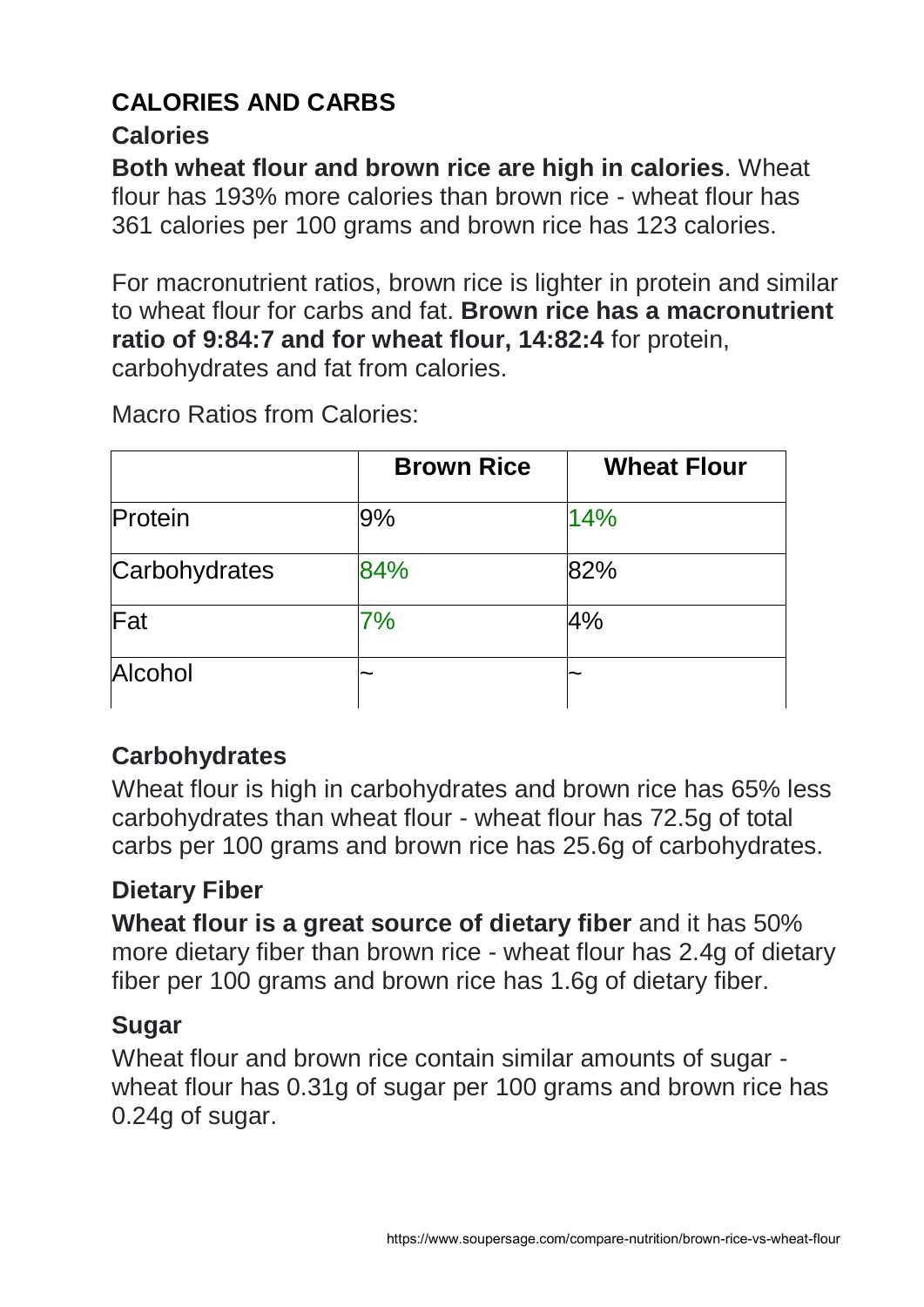## **PROTEIN**

### **Protein**

Wheat flour is a great source of protein and it has 337% more protein than brown rice - wheat flour has 12q of protein per 100 grams and brown rice has 2.7g of protein.

#### **VITAMINS**

#### Vitamin A

Wheat flour and brown rice contain similar amounts of Vitamin A - wheat flour has 0.6ug of Vitamin A per 100 grams and brown rice does not contain significant amounts.

#### Vitamin E

Wheat flour and brown rice contain similar amounts of Vitamin E - wheat flour has 0.4mg of Vitamin E per 100 grams and brown rice has 0.17mg of Vitamin F

#### Vitamin K

Wheat flour and brown rice contain similar amounts of Vitamin K - wheat flour has 0.3ug of Vitamin K per 100 grams and brown rice has 0.2ug of Vitamin K.

#### The B Vitamins

Wheat flour has more thiamin, riboflavin, niacin and folate, however, brown rice contains more Vitamin B6. Both brown rice and wheat flour contain significant amounts of pantothenic acid.

|                  | <b>Brown Rice</b>     | <b>Wheat Flour</b> |
|------------------|-----------------------|--------------------|
| Thiamin          | $0.178$ mg            | $0.812$ mg         |
| Riboflavin       | $0.069$ mg            | $0.512$ mg         |
| Niacin           | $2.561 \,\mathrm{mq}$ | 7.554 mg           |
| Pantothenic Acid | $0.38$ mg             | $0.438$ mg         |
| Vitamin B6       | $0.123$ mg            | $0.037$ mg         |
| Folate           | 9 ug                  | 183 ug             |

#### **MINERALS**

#### Calcium

Wheat flour has 400% more calcium than brown rice - wheat flour has 15mg of calcium per 100 grams and brown rice has 3mg of calcium.

OMEGA-3 AND OMEGA-6

#### Omega 3s

For omega-3 fatty acids, wheat flour has more alpha linoleic acid (ALA) than brown rice per 100 grams.

|                     | <b>Brown Rice</b> | <b>Wheat Flour</b> |
|---------------------|-------------------|--------------------|
| Alpha Linoleic Acid | $0.011$ g         | $0.043$ g          |
| Total               | $0.011$ q         | $0.043$ g          |

#### Iron

Wheat flour is an excellent source of iron and it has 688% more iron than brown rice - wheat flour has 4.4mg of iron per 100 grams and brown rice has 0.56mg of iron.

#### Potassium

Wheat flour and brown rice contain similar amounts of potassium wheat flour has 100mg of potassium per 100 grams and brown rice has 86mg of potassium.

#### Omega 6s

Comparing omega-6 fatty acids, both brown rice and wheat flour contain significant amounts of linoleic acid.

|               | <b>Brown Rice</b> | <b>Wheat Flour</b> |
|---------------|-------------------|--------------------|
| Other Omega 6 | $0.004$ g         | <b>Chair</b>       |
| Linoleic Acid | $0.355$ q         | 0.685q             |
| Total         | $0.359$ g         | $0.685$ g          |

https://www.soupersage.com/compare-nutrition/brown-rice-vs-wheat-flour